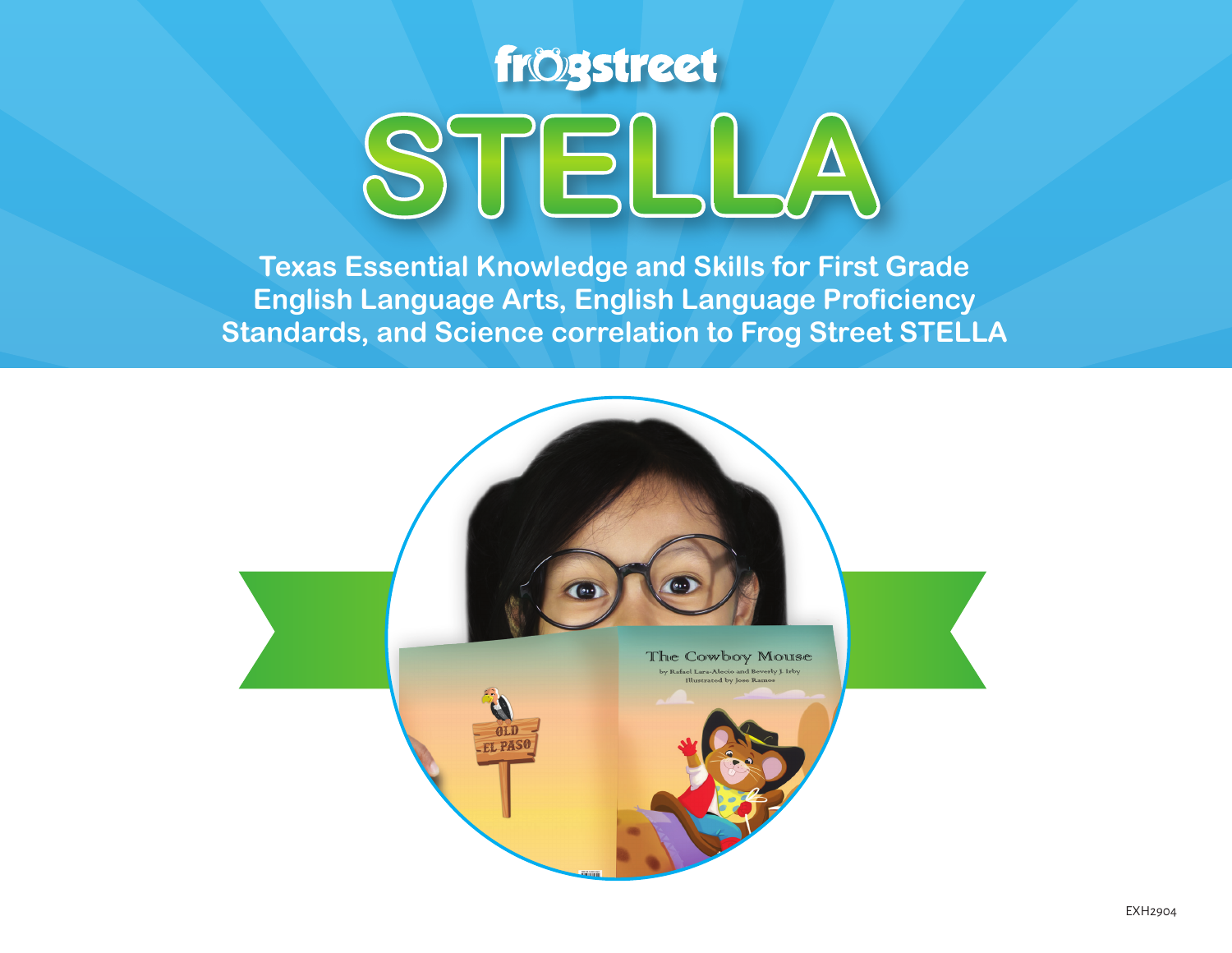## **Texas Essential Knowledge and Skills for First Grade English Language Arts, English Language Proficiency Standards, and Science correlation to Frog Street STELLA**

| <b>Texas Essential Knowledge and Skills for Kindergarten</b>                                                             | <b>Frog Street STELLA Teacher Guide Page References</b>                                                                   |  |
|--------------------------------------------------------------------------------------------------------------------------|---------------------------------------------------------------------------------------------------------------------------|--|
| <b>English Language Arts and Reading</b>                                                                                 |                                                                                                                           |  |
| 1. Developing and sustaining foundational language skills: listening, speaking, discussion, and thinking--oral language. |                                                                                                                           |  |
| The student develops oral language through listening, speaking, and discussion. The student is expected to:              |                                                                                                                           |  |
| A Listen actively, ask relevant questions to clarify information,                                                        | 31, 45, 47, 49, 51, 61, 81, 91, 101, 125, 135, 139, 185, 187,                                                             |  |
| and answer questions using multi-word responses                                                                          | 191, 193, 205, 207, 211, 223, 255, 275                                                                                    |  |
| C Share information and ideas about the topic under discussion,                                                          | 21, 33, 43, 45, 53, 63, 73, 83, 93, 103, 111, 113, 117, 119, 121,                                                         |  |
| speaking clearly at an appropriate pace and using the                                                                    | 123, 131, 141, 183, 203, 213, 243, 273                                                                                    |  |
| conventions of language                                                                                                  |                                                                                                                           |  |
|                                                                                                                          | 2. Developing and sustaining foundational language skills: listening, speaking, reading, writing, and thinking--beginning |  |
| reading and writing. The student develops word structure knowledge through phonological awareness, print concepts,       |                                                                                                                           |  |
|                                                                                                                          | phonics, and morphology to communicate, decode, and spell. The student is expected to:                                    |  |
| Ai Demonstrate phonological awareness by: producing a series                                                             | 95, 97, 99, 105, 107                                                                                                      |  |
| of rhyming words                                                                                                         |                                                                                                                           |  |
| Aii Demonstrate phonological awareness by: recognizing                                                                   | 115                                                                                                                       |  |
| spoken alliteration or groups of words that begin with the same                                                          |                                                                                                                           |  |
| spoken onset or initial sound                                                                                            |                                                                                                                           |  |
| D Demonstrate print awareness by identifying the information                                                             | 121, 123, 125, 127, 129, 155, 157, 165, 171, 173, 175, 195, 223                                                           |  |
| that different parts of a book provide                                                                                   |                                                                                                                           |  |
| 3. Developing and sustaining foundational language skills: listening, speaking, reading, writing, and thinking--         |                                                                                                                           |  |
| vocabulary. The student uses newly acquired vocabulary expressively. The student is expected to:                         |                                                                                                                           |  |
| B Use illustrations and texts the student is able to read or hear                                                        | 1, 3, 5, 7, 9, 11, 13, 15, 17, 19, 21, 23, 25, 27, 29, 31, 33, 35,                                                        |  |
| to learn or clarify word meanings                                                                                        | 37, 39, 51, 53, 55, 57, 59, 61, 63, 65, 67, 69, 71, 73, 75, 77, 79,                                                       |  |
|                                                                                                                          | 81, 83, 85, 87, 89, 91, 93, 99, 101, 103, 109, 113, 119, 123,                                                             |  |
|                                                                                                                          | 129, 133, 137, 139, 143, 145, 149, 151, 153, 155, 161, 163,                                                               |  |
|                                                                                                                          | 181, 201, 211, 213, 221, 235, 241, 243, 245, 247, 249, 271                                                                |  |
| D Identify and use words that name actions, directions,                                                                  | 27, 41, 47, 49, 97, 107, 111, 131, 159, 169, 177, 179, 197, 219,                                                          |  |
| positions, sequences, categories, and locations                                                                          | 277                                                                                                                       |  |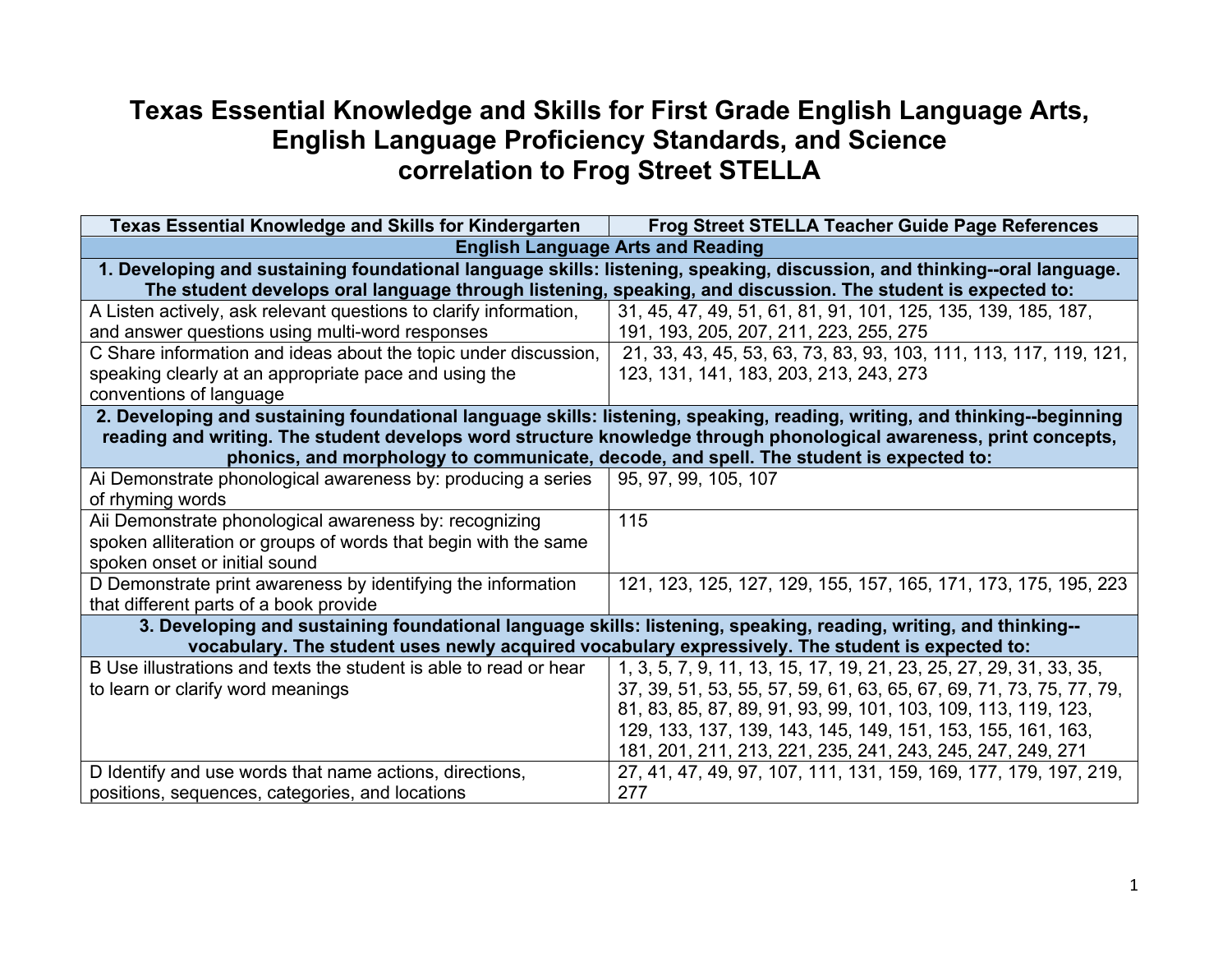| 6. Comprehension skills: listening, speaking, reading, writing, and thinking using multiple texts. The student uses<br>metacognitive skills to both develop and deepen comprehension of increasingly complex texts. The student is expected to: |                                                                                                                                                                                                                                                                                    |  |
|-------------------------------------------------------------------------------------------------------------------------------------------------------------------------------------------------------------------------------------------------|------------------------------------------------------------------------------------------------------------------------------------------------------------------------------------------------------------------------------------------------------------------------------------|--|
| B Generate questions about text before, during, and after<br>reading to deepen understanding and gain information with                                                                                                                          | 1, 3, 5, 7, 11, 13, 15, 17, 23, 25, 27, 29, 37, 41, 57, 67, 71, 77, 87,<br>151, 153, 161, 167, 169, 171, 177, 179, 189, 197, 209, 219, 223,                                                                                                                                        |  |
| adult assistance                                                                                                                                                                                                                                | 225, 227, 231, 233, 237, 239, 245, 251, 257, 259, 265, 279                                                                                                                                                                                                                         |  |
| C Make and correct or confirm predictions using text features,<br>characteristics of genre, and structures with adult assistance                                                                                                                | 21, 31, 33, 41, 43, 51, 53, 61, 63, 73, 81, 83, 113, 143, 147,<br>179, 181, 191, 193, 201, 211, 221, 231, 251, 253, 261, 263                                                                                                                                                       |  |
| D Create mental images to deepen understanding with adult<br>assistance                                                                                                                                                                         | 47                                                                                                                                                                                                                                                                                 |  |
| E Make connections to personal experiences, ideas in other<br>texts, and society with adult assistance                                                                                                                                          | 45, 111, 113, 115, 121, 133, 135, 137, 141, 143, 187, 207, 237,<br>239, 247, 251, 257, 263, 265, 267, 271, 277                                                                                                                                                                     |  |
| F Make inferences and use evidence to support understanding<br>with adult assistance                                                                                                                                                            | 7, 17, 25, 27, 35, 37, 55, 57, 65, 67, 71, 75, 77, 85, 87, 95, 105,<br>117, 127, 145                                                                                                                                                                                               |  |
| H Synthesize information to create new understanding with<br>adult assistance                                                                                                                                                                   | 235                                                                                                                                                                                                                                                                                |  |
| 7. Response skills: listening, speaking, reading, writing, and thinking using multiple texts. The student responds to an<br>increasingly challenging variety of sources that are read, heard, or viewed. The student is expected to:            |                                                                                                                                                                                                                                                                                    |  |
| A Describe personal connections to a variety of sources                                                                                                                                                                                         | 135                                                                                                                                                                                                                                                                                |  |
| B Write brief comments on literary or informational texts                                                                                                                                                                                       | 151, 153, 161, 163, 171, 173, 225, 227, 245, 247, 259, 269                                                                                                                                                                                                                         |  |
| C Use text evidence to support an appropriate response                                                                                                                                                                                          | 35, 55, 65, 75, 85, 137, 147, 163, 165, 167, 173, 175, 183, 187,<br>191, 193, 195, 197, 203, 207, 213, 215, 217, 229, 237, 241,<br>249, 273, 277                                                                                                                                   |  |
| D Retell texts in ways that maintain meaning                                                                                                                                                                                                    | 197, 217, 255, 257, 259                                                                                                                                                                                                                                                            |  |
| E Interact with sources in meaningful ways such as illustrating<br>or writing                                                                                                                                                                   | 9, 19, 27, 39, 45, 47, 49, 59, 69, 79, 89, 99, 109, 119, 129, 139,<br>149, 159, 169, 189, 197, 209, 219, 229, 279                                                                                                                                                                  |  |
| F Respond using newly acquired vocabulary as appropriate                                                                                                                                                                                        | 1, 3, 5, 7, 9, 11, 13, 15, 17, 19, 21, 23, 25, 27, 29, 31, 33, 35,<br>37, 39, 41, 43, 49, 51, 53, 55, 57, 59, 61, 63, 65, 67, 69, 71, 73,<br>75, 77, 79, 81, 83, 85, 87, 89, 91, 93, 95, 97, 99, 101, 103, 105,<br>107, 109, 111, 115, 117, 119, 127, 131, 139, 141, 145, 147, 149 |  |
| 8. Multiple genres: listening, speaking, reading, writing, and thinking using multiple texts--literary elements. The student                                                                                                                    |                                                                                                                                                                                                                                                                                    |  |
|                                                                                                                                                                                                                                                 | recognizes and analyzes literary elements within and across increasingly complex traditional, contemporary, classical,                                                                                                                                                             |  |
|                                                                                                                                                                                                                                                 | and diverse literary texts. The student is expected to:                                                                                                                                                                                                                            |  |
| B Describe the main character(s) and the reason(s) for their<br>actions                                                                                                                                                                         | 1, 11, 15, 181, 185, 201, 205, 221, 225, 233, 241, 253, 261,<br>271, 275                                                                                                                                                                                                           |  |
| C Describe plot elements, including the main events, the problem,                                                                                                                                                                               | 3, 5, 13, 185, 189, 205, 209, 227, 229, 231, 233, 235, 239, 253,                                                                                                                                                                                                                   |  |
| and the resolution, for texts read aloud and independently                                                                                                                                                                                      | 255, 261, 263, 265, 267, 269, 273, 275, 279                                                                                                                                                                                                                                        |  |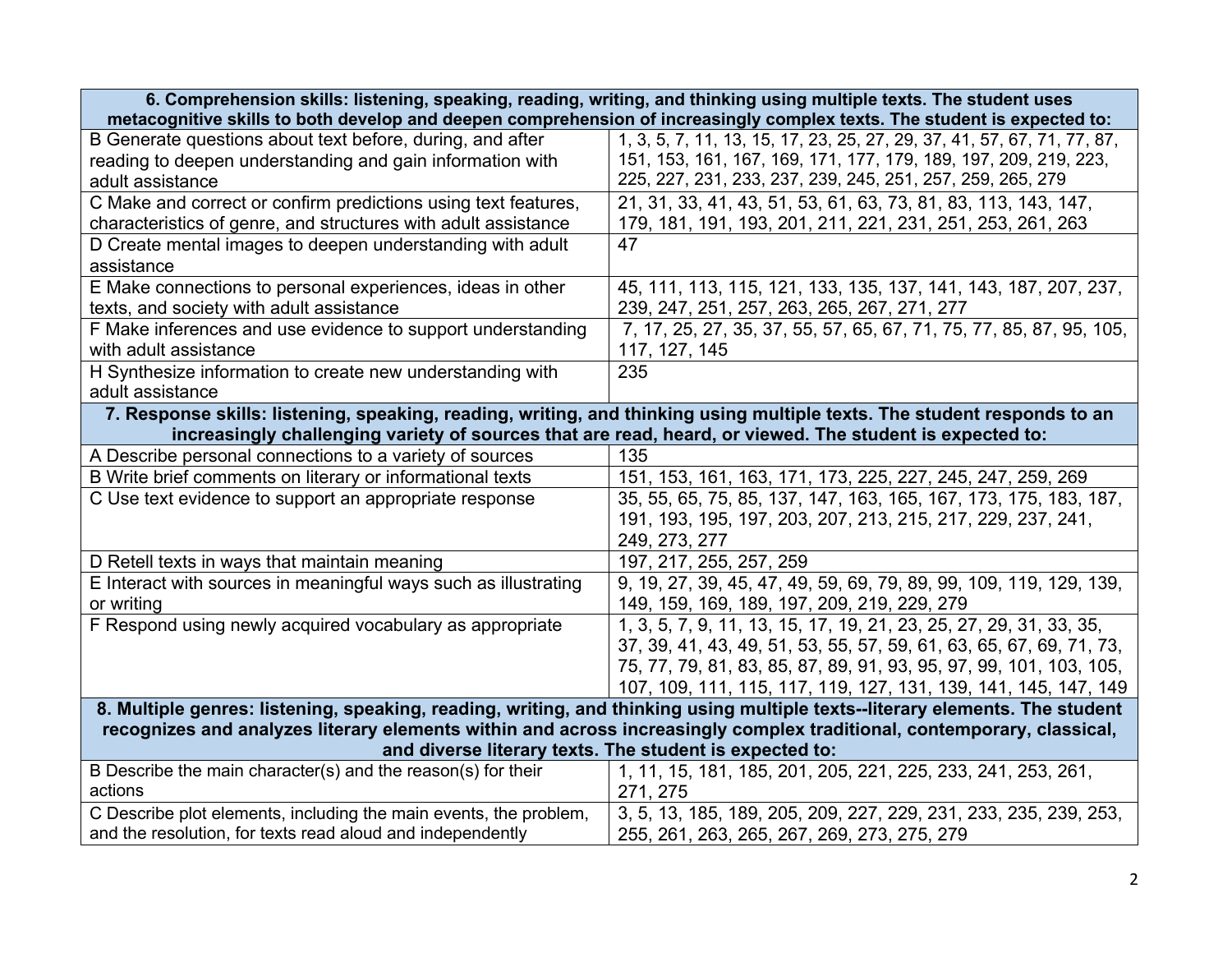| D Describe the setting                                                                                                     | 1, 11, 15, 23, 29, 203                                                                                              |  |
|----------------------------------------------------------------------------------------------------------------------------|---------------------------------------------------------------------------------------------------------------------|--|
|                                                                                                                            | 9. Multiple genres: listening, speaking, reading, writing, and thinking using multiple texts-genres. The student    |  |
| recognizes and analyzes genre-specific characteristics, structures, and purposes within and across increasingly complex    |                                                                                                                     |  |
| traditional, contemporary, classical, and diverse texts. The student is expected to:                                       |                                                                                                                     |  |
| A Demonstrate knowledge of distinguishing characteristics of                                                               | 91, 93, 95, 97, 101, 105, 107                                                                                       |  |
| well-known children's literature such as folktales, fables, fairy                                                          |                                                                                                                     |  |
| tales, and nursery rhymes                                                                                                  |                                                                                                                     |  |
| Dii Recognize characteristics and structures of informational                                                              | 155, 157, 165, 167, 175, 177, 195, 197, 215, 217                                                                    |  |
| text, including: features and simple graphics to locate or gain                                                            |                                                                                                                     |  |
| information                                                                                                                |                                                                                                                     |  |
| Diii Recognize characteristics and structures of informational                                                             | 267, 269                                                                                                            |  |
| text, including: organizational patterns such as chronological                                                             |                                                                                                                     |  |
| order and description with adult assistance                                                                                |                                                                                                                     |  |
| 10. Author's purpose and craft: listening, speaking, reading, writing, and thinking using multiple texts. The student uses |                                                                                                                     |  |
| critical inquiry to analyze the authors' choices and how they influence and communicate meaning within a variety of        |                                                                                                                     |  |
|                                                                                                                            | texts. The student analyzes and applies author's craft purposefully in order to develop his or her own products and |  |
| performances. The student is expected to:                                                                                  |                                                                                                                     |  |
| D Discuss how the author uses words that help the reader                                                                   | 249                                                                                                                 |  |
| visualize                                                                                                                  |                                                                                                                     |  |
|                                                                                                                            | <b>English Language Proficiency Standards</b>                                                                       |  |
|                                                                                                                            | 1. Cross-curricular second language acquisition/learning strategies.                                                |  |
| A Use prior knowledge and experiences to understand                                                                        | 32, 40, 42, 52, 62, 70, 72, 80, 82, 90, 92, 100, 102, 110, 112,                                                     |  |
| meanings in English                                                                                                        | 120, 122, 130, 132, 136, 140, 142, 150, 152, 162, 172, 182,                                                         |  |
|                                                                                                                            | 192, 202, 212, 232, 242, 272, 290, 302, 314, 326                                                                    |  |
| C Use strategic learning techniques such as concept mapping,                                                               | 36, 50, 56, 66, 76, 86, 196, 216, 224, 254, 334                                                                     |  |
| drawing, memorizing, comparing, contrasting, and reviewing to                                                              |                                                                                                                     |  |
| acquire basic and grade-level vocabulary                                                                                   |                                                                                                                     |  |
| E Internalize new basic and academic language by using and                                                                 | 2, 4, 6, 8, 10, 12, 14, 16, 18, 20, 22, 24, 26, 28, 30, 34, 44, 46,                                                 |  |
| reusing it in meaningful ways in speaking and writing activities                                                           | 50, 54, 60, 64, 74, 84, 94, 104, 114, 124, 136, 144, 146, 154,                                                      |  |
| that build concept and language attainment                                                                                 | 156, 160, 164, 166, 170, 174, 176, 180, 184, 186, 188, 190,                                                         |  |
|                                                                                                                            | 200, 204, 206, 208, 210, 218, 220, 224, 228, 234, 236, 240,                                                         |  |
|                                                                                                                            | 244, 248, 250, 254, 258, 264, 268, 270, 274, 276, 280, 284,                                                         |  |
|                                                                                                                            | 286, 296, 298, 308, 310, 320, 322, 328, 330, 332                                                                    |  |
| 2. Cross-curricular second language acquisition/listening                                                                  |                                                                                                                     |  |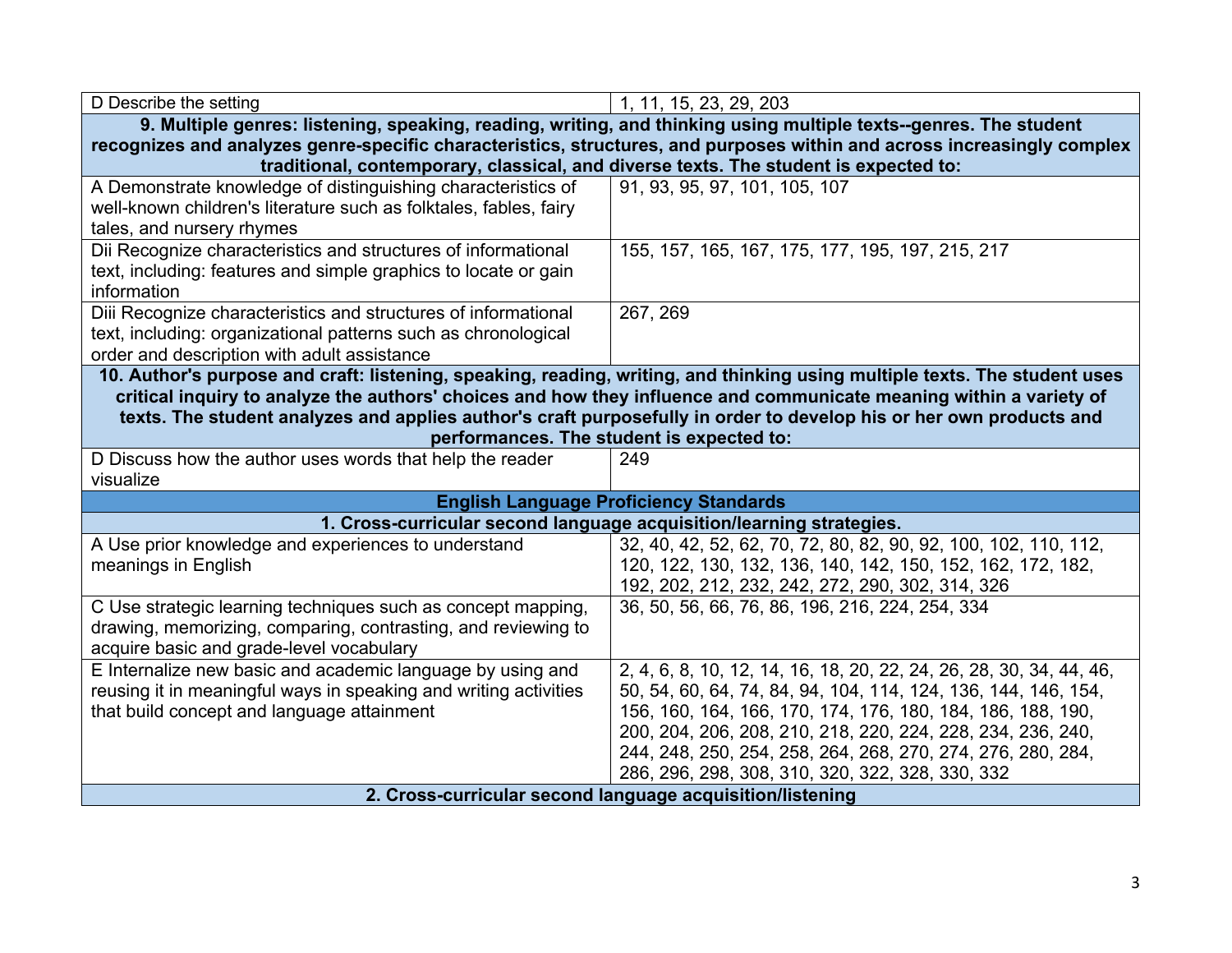| C Learn new language structures, expressions, and basic and<br>academic vocabulary heard during classroom instruction and<br>interactions                                                                                                                                                                                                                         | 38, 48, 58, 68, 78, 88, 96, 98, 106, 108, 116, 118, 128, 134,<br>146, 166                                                                                                                                              |  |
|-------------------------------------------------------------------------------------------------------------------------------------------------------------------------------------------------------------------------------------------------------------------------------------------------------------------------------------------------------------------|------------------------------------------------------------------------------------------------------------------------------------------------------------------------------------------------------------------------|--|
| D Monitor understanding of spoken language during classroom<br>instruction and interactions and seek clarification as needed                                                                                                                                                                                                                                      | 190, 200, 210, 220, 240, 250, 280, 286, 298, 310, 322                                                                                                                                                                  |  |
| E Use visual, contextual, and linguistic support to enhance and<br>confirm understanding of increasingly complex and elaborated<br>spoken language                                                                                                                                                                                                                | 42, 48, 92, 94, 102, 104, 112, 114, 122, 124, 132, 134, 138,<br>142, 144, 148, 152, 154, 158, 162, 164, 168, 172, 178, 182,<br>192, 194, 198, 202, 212, 214, 218, 232, 242, 270, 272, 290,<br>292, 304, 316            |  |
| I Demonstrate listening comprehension of increasingly complex<br>spoken English by following directions, retelling or summarizing<br>spoken messages, responding to questions and requests,<br>collaborating with peers, and taking notes commensurate with<br>content and grade-level needs                                                                      | 44, 50, 98, 108, 138, 148, 158, 160, 168, 188, 198, 208, 222,<br>224, 226, 228, 230, 238, 248, 252, 254, 256, 258, 260, 262,<br>264, 266, 268, 278, 282, 290, 294, 306, 318, 330                                       |  |
| 3. Cross-curricular second language acquisition/speaking                                                                                                                                                                                                                                                                                                          |                                                                                                                                                                                                                        |  |
| B Expand and internalize initial English vocabulary by learning<br>and using high-frequency English words necessary for<br>identifying and describing people, places, and objects, by<br>retelling simple stories and basic information represented or<br>supported by pictures, and by learning and using routine<br>language needed for classroom communication | 92, 102, 112, 328                                                                                                                                                                                                      |  |
| D Speak using grade-level content area vocabulary in context to<br>internalize new English words and build academic language<br>proficiency                                                                                                                                                                                                                       | 2, 4, 6, 8, 10, 12, 14, 16, 18, 20, 22, 24, 26, 28, 30, 32, 34, 36,<br>38, 46, 52, 54, 56, 58, 62, 64, 66, 68, 72, 74, 76, 78, 82, 84, 86,<br>88, 94, 96, 98, 104, 106, 108, 114, 116, 118, 124, 126, 128,<br>136, 334 |  |
| E Share information in cooperative learning interactions                                                                                                                                                                                                                                                                                                          | 136, 156, 158, 176, 178, 180, 230, 238, 260, 266, 278                                                                                                                                                                  |  |
| G Express opinions, ideas, and feelings ranging from<br>communicating single words and short phrases to participating<br>in extended discussions on a variety of social and grade-<br>appropriate academic topics                                                                                                                                                 | 184, 194, 204, 214, 234, 248, 274, 282, 292, 294, 296, 302,<br>308, 314, 320, 334                                                                                                                                      |  |
| H Narrate, describe, and explain with increasing specificity and<br>detail as more English is acquired                                                                                                                                                                                                                                                            | 122, 126, 142, 144, 146, 148, 156, 166, 168, 170, 186, 188,<br>206, 208, 222, 236, 238, 244, 246, 252, 276, 278, 282, 294,<br>304, 306, 316, 318, 326, 332                                                             |  |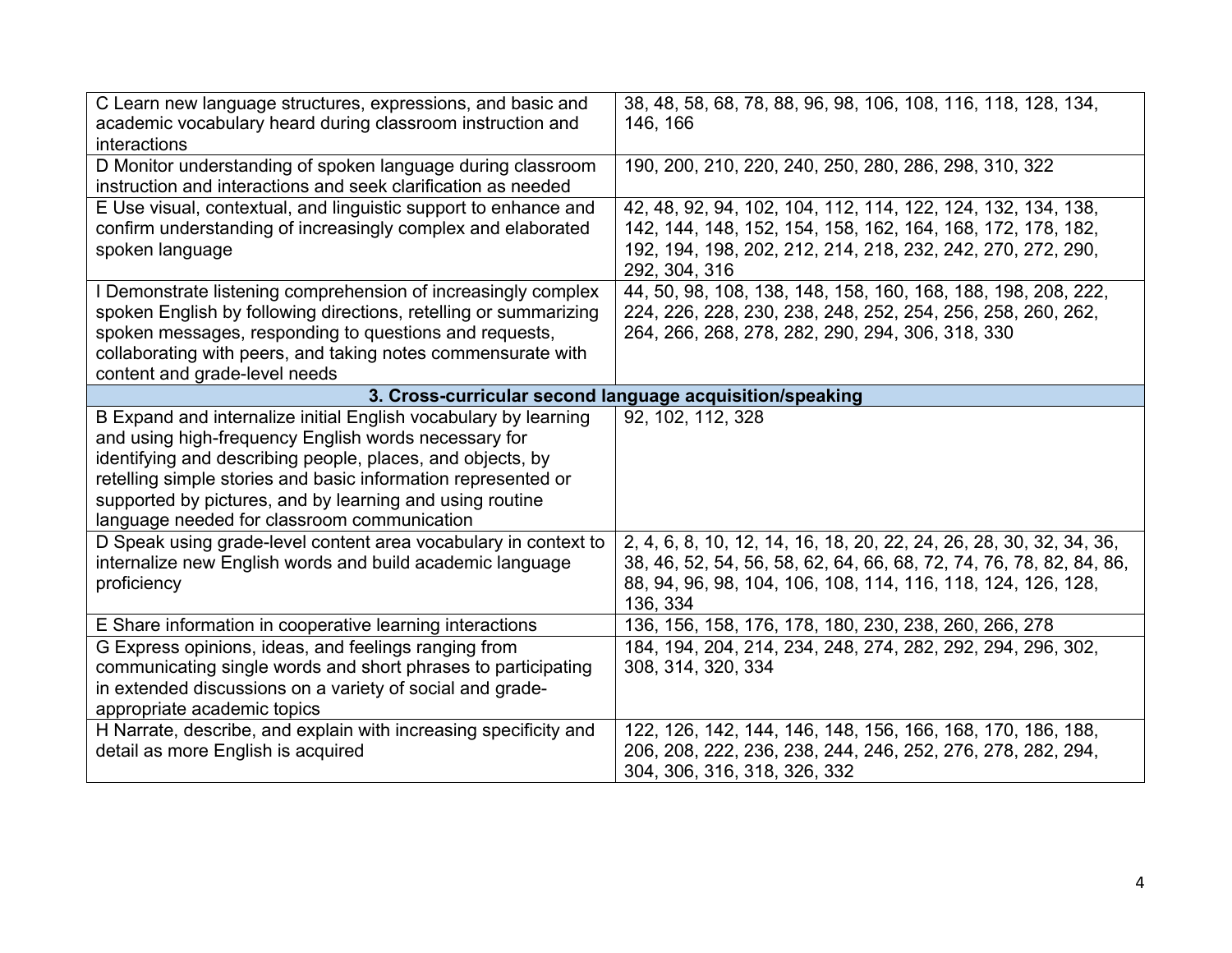| 4. Cross-curricular second language acquisition/reading           |                                                                      |
|-------------------------------------------------------------------|----------------------------------------------------------------------|
| D Use prereading supports such as graphic organizers,             | 2, 4, 6, 8, 10, 12, 14, 16, 18, 20, 22, 228, 256, 258, 260, 262, 264 |
| illustrations, and pretaught topic-related vocabulary and other   |                                                                      |
| prereading activities to enhance comprehension of written text    |                                                                      |
| F Use visual and contextual support and support from peers        | 48, 226, 230, 256                                                    |
| and teachers to read grade-appropriate content area text,         |                                                                      |
| enhance and confirm understanding, and develop vocabulary,        |                                                                      |
| grasp of language structures, and background knowledge            |                                                                      |
| needed to comprehend increasingly challenging language            |                                                                      |
| G Demonstrate comprehension of increasingly complex English       | 186, 194, 196, 198, 206, 216, 218, 236, 246, 276, 284, 332           |
| by participating in shared reading, retelling or summarizing      |                                                                      |
| material, responding to questions, and taking notes               |                                                                      |
| commensurate with content area and grade level needs              |                                                                      |
| H Narrate, describe and explain with increasing specificity and   | 182, 202, 232, 242, 272                                              |
| detail as more English is required                                |                                                                      |
| Demonstrate English comprehension and expand reading              | 128, 130, 154, 164, 172, 174, 184, 196, 204, 212, 216, 234,          |
| skills by employing basic reading skills such as demonstrating    | 244, 274                                                             |
| understanding of supporting ideas and details in text and         |                                                                      |
| graphic sources, summarizing text, and distinguishing main        |                                                                      |
| ideas from details commensurate with content area needs           |                                                                      |
| J Demonstrate English comprehension and expand reading            | 24, 26, 28, 32, 34, 36, 38, 40, 42, 44, 52, 54, 56, 58, 60, 62, 64,  |
| skills by employing inferential skills such as predicting, making | 66, 68, 70, 72, 74, 76, 80, 82, 84, 86, 88, 90, 96, 100, 106, 110,   |
| connections between ideas, drawing inferences and                 | 116, 118, 120, 126, 132, 134, 138, 140, 150, 152, 162, 192,          |
| conclusions from text and graphic sources, and finding            | 214, 292, 302, 304, 306, 314, 316, 318, 326, 330,                    |
| supporting text evidence commensurate with content area           |                                                                      |
| needs                                                             |                                                                      |
| 5. Cross-curricular second language acquisition/writing           |                                                                      |
| B Write using newly acquired basic vocabulary and content-        | 30, 40, 46, 48, 60, 70, 80, 90, 100, 110, 120, 130, 140, 150,        |
| based grade-level vocabulary                                      | 160, 170, 174, 176, 178, 180, 190, 200, 210, 220, 240, 250,          |
|                                                                   | 268, 270, 280, 284, 286, 296, 298, 308, 310, 320, 322, 328           |
| G Narrate, describe and explain with increasing specificity and   | 222, 226, 252, 262, 266                                              |
| detail to fulfill content area writing needs as more English is   |                                                                      |
| required                                                          |                                                                      |